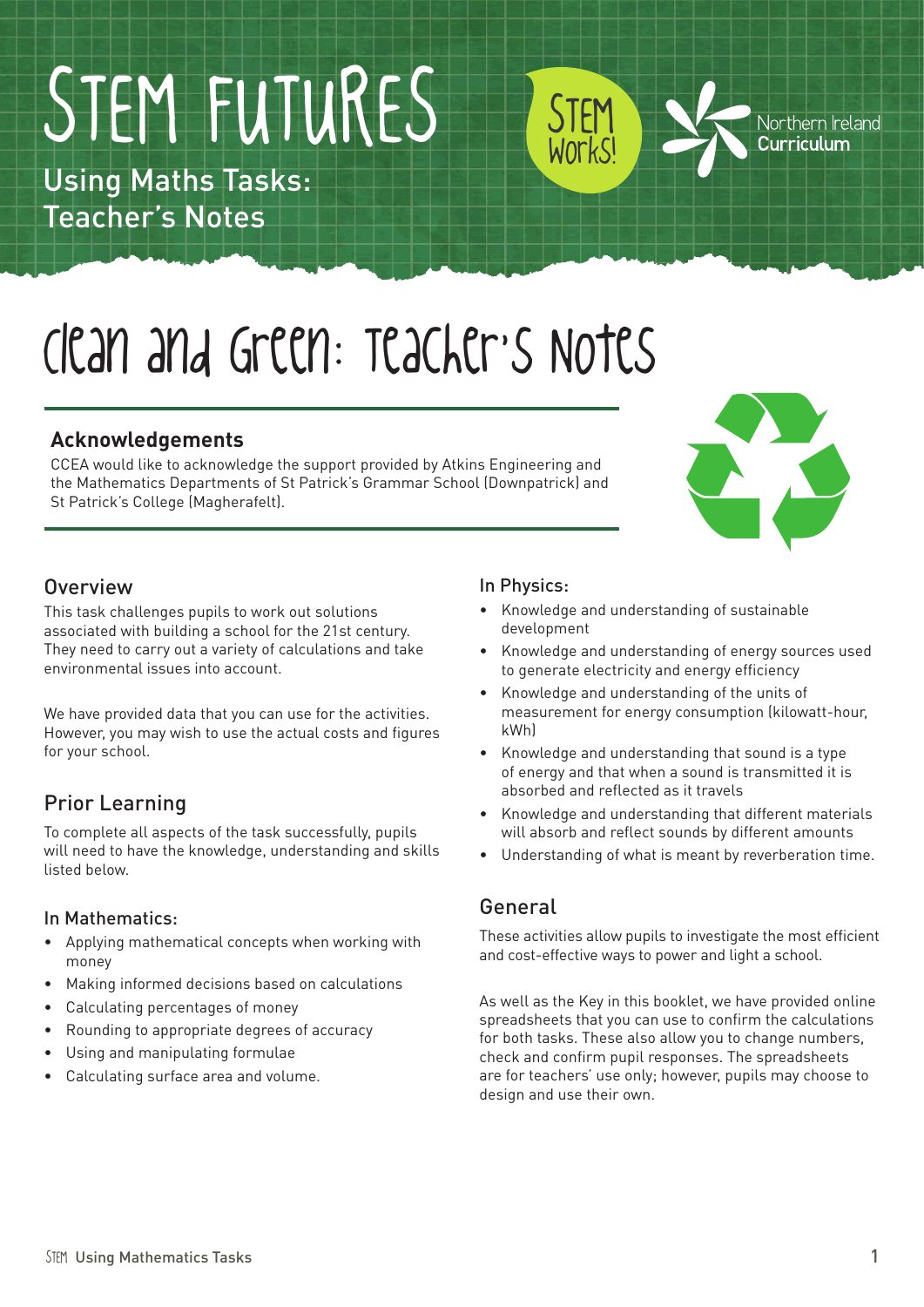### Activity 1

### The Cost of Electricity

In Activity 1, pupils explore the costs associated with different types of electricity that the school could use. See the Key in this booklet and/or the online spreadsheet for more details.

Together, Activities 1 and 2 challenge pupils' ability to interpret information and make decisions based on a wide range of requirements and outcomes. For some pupils, the mathematics involved may not seem difficult; however, identifying what approach to take and what maths to use may prove more demanding.

## Activity 2

### Light Options

In Activity 2, the focus is on different types of lighting and associated costs. Please note that the answers provided are based on calculations involving all 365 days in a year. As most school buildings do not open every day, pupils may choose to investigate the costs based on, for example, a five day week for 40 weeks of the year. This will affect their results and influence their decisions on cost and efficiency.

Once pupils have worked out the powering and lighting technology costs for the school, they will need to state which technologies they would choose for the school. But they need to be aware of the initial start-up costs for all three power and lighting technology options, as well as the yearly operating and maintenance costs for each technology option. This could affect their choice. They should also state how they could manage the budget accordingly.

# Activity 3

### Classroom Acoustics

In Activity 3, pupils investigate engineering concerns that relate to room design and acoustics. This includes the impact of reverberation time on their choice of materials for a school.

This activity challenges pupils' ability to combine their understanding of volume and surface area with their interpretation of given formulae to solve an unfamiliar problem. It includes terms that pupils may not be familiar with, such as absorption, coefficient, decibels, decibel meter, reverberation, sigma and summation. You may find it appropriate to discuss the meanings of these terms before and/or during the activity.

For example, you could explain (or encourage pupils to research) a definition for reverberation time: the time that it takes a sound made in a room to diminish to one millionth of its original intensity. However, pupils should have no difficulty using the formula provided (Sabine's formula) without additional information about it.

Pupils may have more difficulty with the formula to calculate the absorption of each surface. This involves sigma  $[5]$ , so they need to work out the summation of a number of calculations. Explain that they need to add up each individual absorption calculation to get a total absorption value. (Please note that the absorption coefficients in this activity are given at a frequency of 500 Hz.)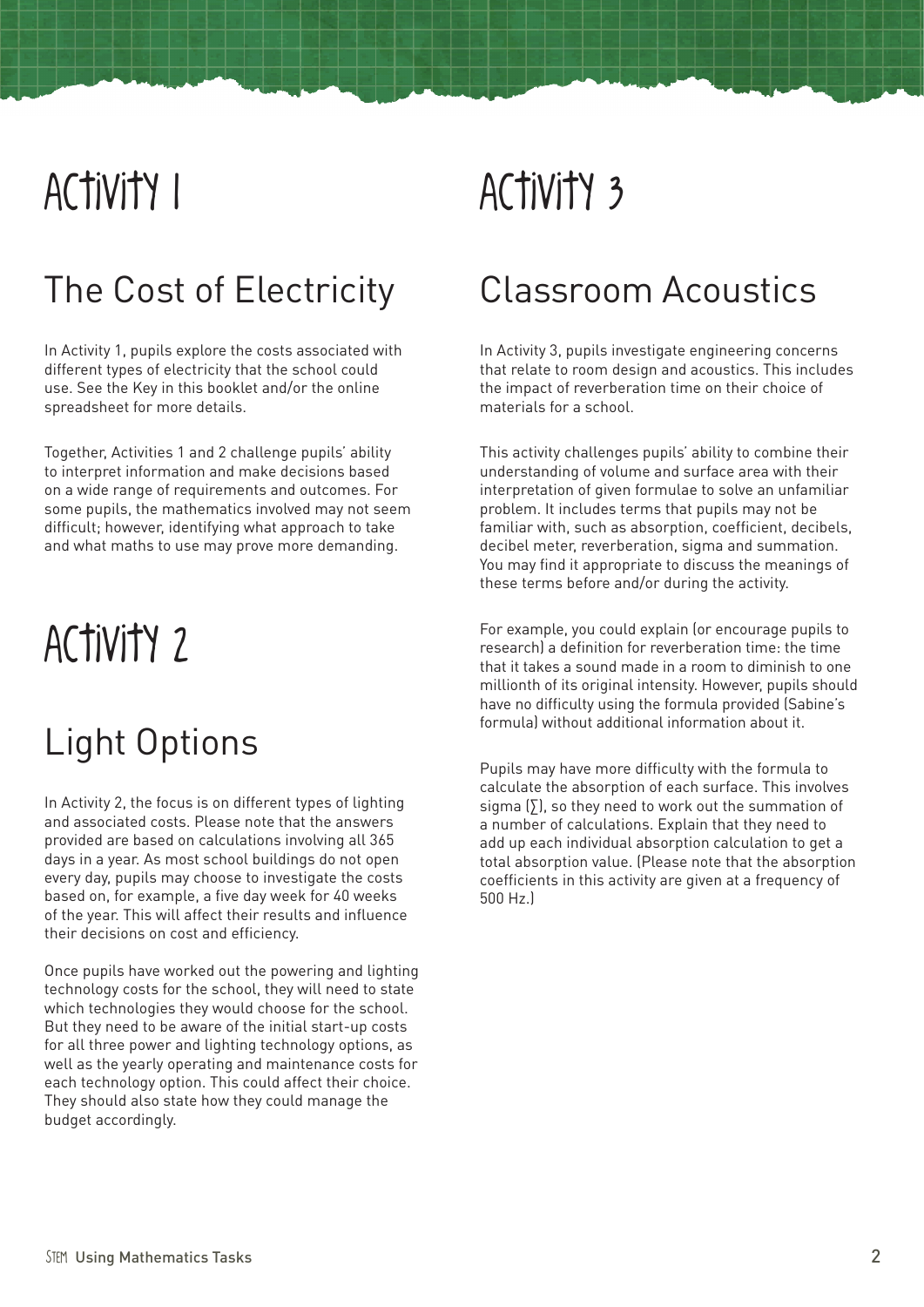The methods shown here for working out and arriving at solutions are examples only. Pupils do not need to replicate them exactly. However, they will need to show how they worked out their answers.

### Activity 1 Calculations

- 1.1 (a)  $£15000 \times 50 = £750000$ 
	- (b)  $E750000 + E50000 = E800000$

#### 1.2

|                   | $\mathsf{A}$               |                                       | B                                        |                                  | С                                                 |                      | D                                      |                                                      |
|-------------------|----------------------------|---------------------------------------|------------------------------------------|----------------------------------|---------------------------------------------------|----------------------|----------------------------------------|------------------------------------------------------|
| <b>Technology</b> | <b>Purchase</b><br>Cost(E) | <b>Operating</b><br>Cost (£/<br>year) | Operating<br>Cost over 50<br>Years $(E)$ | Maintenance<br>Cost (E/<br>year) | <b>Maintenance</b><br>Cost over 50<br>Years $(E)$ | Revenue (£/<br>year) | <b>Revenue</b><br>over 50<br>years (£) | <b>Whole Life</b><br>Cost(E)<br>$E =$<br>$[A+B+C]-D$ |
| Option 1          | £0.00                      | £3957.00                              | £197 850.00                              | £0.00                            | £0.00                                             | £0.00                | £0.00                                  | £197850.00                                           |
| Option 2          | £50,000                    | £2638.00                              | £131 900.00                              | £500.00                          | £25 000.00                                        | £750.00              | £37 500.00                             | £169 400.00                                          |
| Option 3          | £20 000                    | £1978.50                              | £98 925.00                               | £200.00                          | £10 000.00                                        | £1500.00             | £75 000.00                             | £53 925.00                                           |

Option 3 is the least expensive.

#### Activity 2 Calculations

|                   |                          |                             | $\mathsf{A}$                               |                                       | B                                      |                                  | С                                               |                                                 |
|-------------------|--------------------------|-----------------------------|--------------------------------------------|---------------------------------------|----------------------------------------|----------------------------------|-------------------------------------------------|-------------------------------------------------|
| <b>Technology</b> | <b>Units</b><br>Required | <b>Purchase</b><br>Cost (£) | <b>Total</b><br><b>Purchase</b><br>Cost(E) | <b>Operating</b><br>Cost (£/<br>year) | Operating<br>Cost over 50<br>Years (£) | Maintenance<br>Cost (£/<br>year) | <b>Maintenance</b><br>Cost over 50<br>Years (£) | <b>Whole Life</b><br>Cost(E)<br>$D = A + B + C$ |
| Option 1          | 500                      | £1.00                       | £500.00                                    | £11 554.44                            | £577722.00                             | £50.00                           | £2500.00                                        | £580722.00                                      |
| Option 2          | 500                      | £8.00                       | £4000.00                                   | £2310.89                              | £115 544.40                            | £40.00                           | £2000.00                                        | £121 544.40                                     |
| Option 3          | 300                      | £100.00                     | £30 000.00                                 | £0.00                                 | £0.00                                  | £30.00                           | £1500.00                                        | £31 500.00                                      |

2.1 Option 3: Sun pipes/Skylights is the least expensive over the 50 years.

> £580 722.00 - £31 500.00 = £549 222.00 saving over standard light bulbs

 £121 544.40 - £31 500.00 = £90 044.40 saving over energy-saving light bulbs

2.2 Natural lighting means solar power for producing electricity and sun pipes/skylights to light the school.

> Natural lighting would cost £169 400.00 + £31 500.00  $=$  £200 900.00

> Total operational budget – natural light = £800 000.00  $- f$ 200 900.00 =  $f$ 599 100.00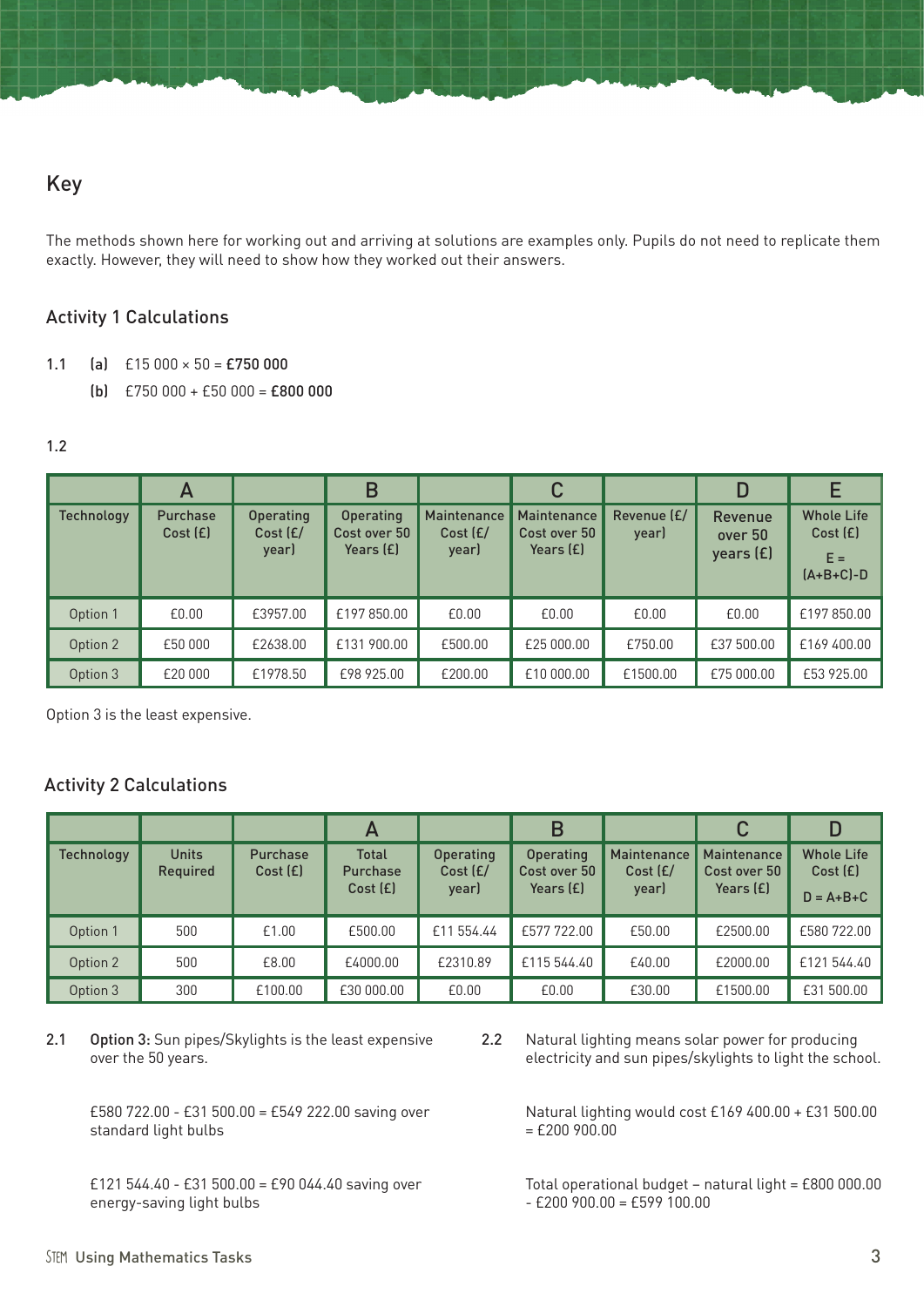- 2.3 Pupils provide their own choice, with reasons and justification for their choice, based on all their calculations, budget limit and factors which may affect power and lighting efficiency.
- 2.4 Pupils describe the advantages and disadvantages of using only natural light to power and light the school:

| <b>Advantages</b>              | <b>Disadvantages</b>                          |  |
|--------------------------------|-----------------------------------------------|--|
| Environmentally friendly       | Dependent on levels of natural light          |  |
| Free source of energy from sun | Dependent on climate                          |  |
| Renewable                      | Requires a large number of panels to generate |  |
| Produced where it is consumed  | electricity required                          |  |
| Equipment easy to install      | Cost                                          |  |

#### 3.1 Room dimensions:

- • Width: 4 m
- • Length: 6 m
- • Height: 3 m
- Volume: 72 m<sup>3</sup>

|                                       | <b>Surface Area</b> | <b>Absorption</b><br><b>Coefficient</b> | <b>Absorption</b> |
|---------------------------------------|---------------------|-----------------------------------------|-------------------|
| <b>Ceiling</b>                        | $24 \text{ m}^2$    | 0.12                                    | 2.88              |
| <b>Floor</b>                          | $24 \text{ m}^2$    | 0.15                                    | 3.6               |
| <b>Small Wall 1</b>                   | $12 \text{ m}^2$    | 0.18                                    | 2.16              |
| <b>Small Wall 2</b>                   | $12 \text{ m}^2$    | 0.18                                    | 2.16              |
| <b>Large Wall 1</b><br>(Plasterboard) | $18 \text{ m}^2$    | 0.18                                    | 3.24              |
| <b>Large Wall 2</b><br>(Glass)        | $18 \text{ m}^2$    | 0.05                                    | 0.9               |
|                                       |                     | Sum of                                  | 14.94             |

Reverberation time of classroom:

T =  $0.161 \times (72 \div 14.94) \approx 0.78$  seconds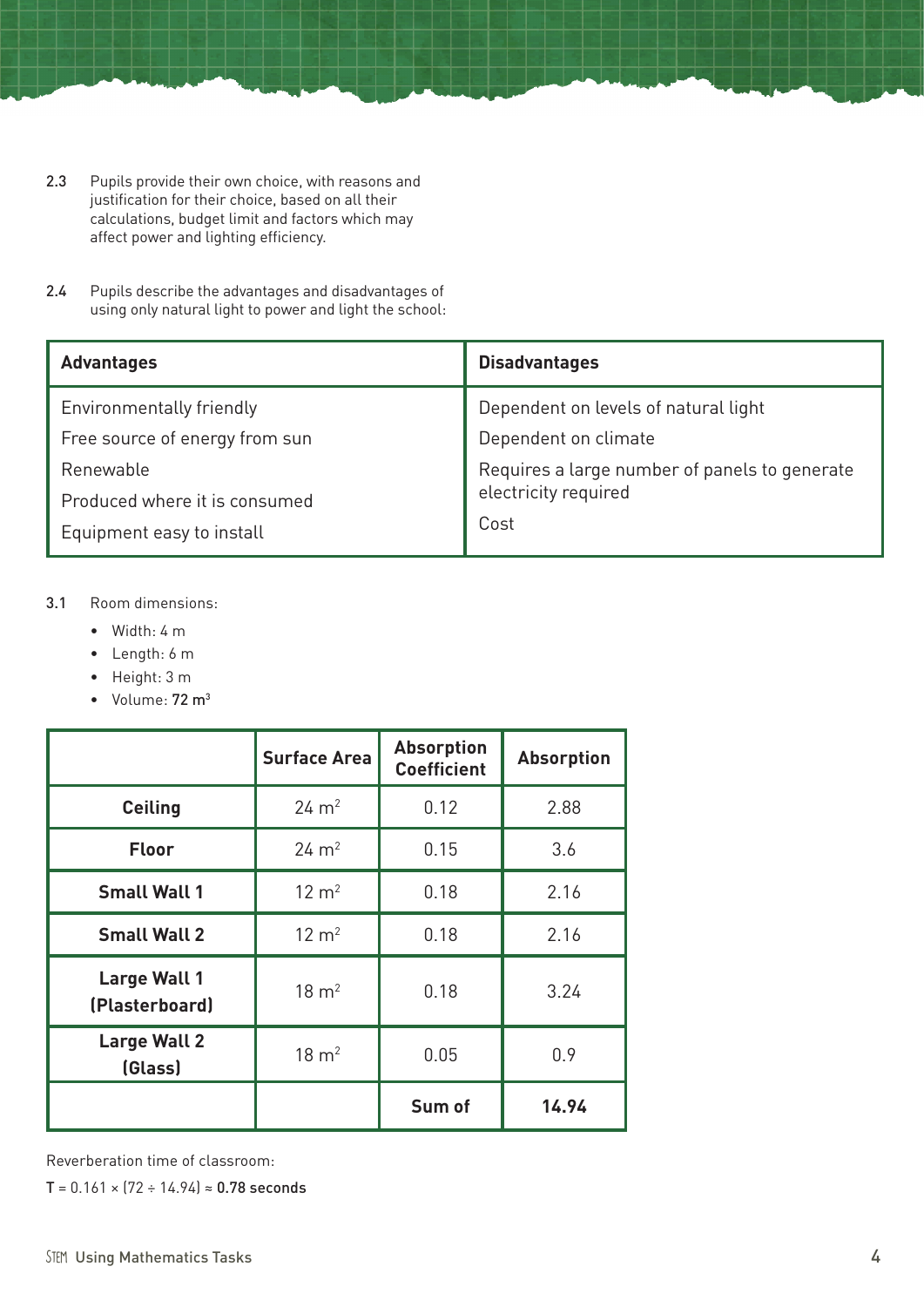- 3.2 The time could be lower because the teacher, pupils and classroom furniture have absorbed some of the sound.
- 3.3 Room dimensions:
	- $\bullet$  Width: 4 m
	- • Length: 6 m
	- • Height: 3 m
	- $\bullet$  Volume:  $72 \text{ m}^3$

|                                | <b>Surface Area</b> | <b>Absorption</b><br><b>Coefficient</b> | <b>Absorption</b> |
|--------------------------------|---------------------|-----------------------------------------|-------------------|
| <b>Ceiling</b>                 | $24 \, \text{m}^2$  | 0.12                                    | 2.88              |
| <b>Floor</b>                   | $24 \, \text{m}^2$  | 0.15                                    | 3.6               |
| <b>Small Wall 1</b><br>(Glass) | $12 \text{ m}^2$    | 0.05                                    | 0.6               |
| <b>Small Wall 2</b><br>(Glass) | $12 \text{ m}^2$    | 0.05                                    | 0.6               |
| <b>Large Wall 1</b><br>(Glass) | $18 \text{ m}^2$    | 0.05                                    | 0.9               |
| <b>Large Wall 2</b><br>(Glass) | $18 \text{ m}^2$    | 0.05                                    | 0.9               |
|                                |                     | Sum of                                  | 9.48              |

Reverberation time of classroom:

**T** = 0.161 × (72 ÷ 9.48) ≈ **1.22 seconds**

This reverberation time is too high for a classroom.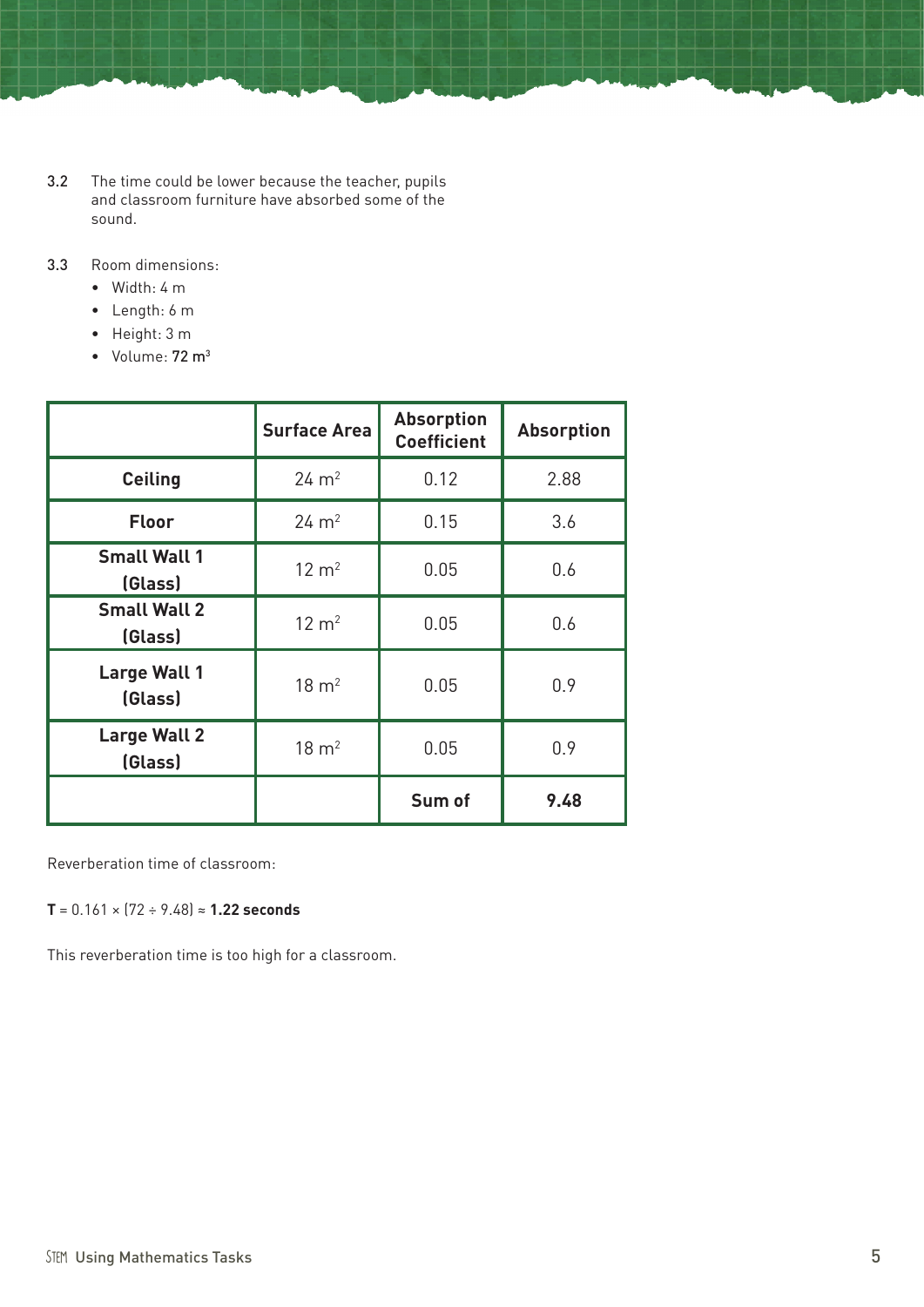### Clean and Green Assessment Grid

If you use Clean and Green to assess the Cross-Curricular Skill of Using Mathematics, the following assessment grid highlights the Requirements, Knowledge and Understanding that your pupils will cover in the task. It gives examples of how pupils might demonstrate these at Levels 6 and 7.

| Pupils should be enabled to:                                                                          | Level 6                                                                                                                                                                                                                                                                                                                                                                                                                                                                                                                                                                                                                                                                                                                              | Level 7                                                                                                                                                                                                                                                                                                                                                                                                                                                                                                                                                                                                                                                                                                                                                                                                                                                         |  |
|-------------------------------------------------------------------------------------------------------|--------------------------------------------------------------------------------------------------------------------------------------------------------------------------------------------------------------------------------------------------------------------------------------------------------------------------------------------------------------------------------------------------------------------------------------------------------------------------------------------------------------------------------------------------------------------------------------------------------------------------------------------------------------------------------------------------------------------------------------|-----------------------------------------------------------------------------------------------------------------------------------------------------------------------------------------------------------------------------------------------------------------------------------------------------------------------------------------------------------------------------------------------------------------------------------------------------------------------------------------------------------------------------------------------------------------------------------------------------------------------------------------------------------------------------------------------------------------------------------------------------------------------------------------------------------------------------------------------------------------|--|
| Context                                                                                               | Through discussion, solving routine<br>and non-routine problems with<br>increasing independence in a wide<br>range of familiar and unfamiliar<br>contexts and situations, pupils can:                                                                                                                                                                                                                                                                                                                                                                                                                                                                                                                                                | Through discussion, solving routine<br>and non-routine problems with<br>increasing independence in a wide<br>range of familiar and unfamiliar<br>contexts and situations, pupils can:                                                                                                                                                                                                                                                                                                                                                                                                                                                                                                                                                                                                                                                                           |  |
| • choose the appropriate materials,<br>equipment and mathematics to use<br>in a particular situation; | • plan for an activity by identifying<br>and sequencing component steps;<br>Pupils identify how the information<br>provided in Activity 1 and 2 should<br>be used to calculate the total costs<br>for the electricity and lighting<br>technologies. They recognise that<br>they need to calculate the yearly<br>and 50-year operational costs for<br>the options.<br>Pupils identify that they need to<br>calculate the volume and surface<br>area of the classroom for Activity 3.<br>• consider and identify a range<br>of materials/equipment,<br>mathematical techniques and<br>problem-solving strategies<br>required to meet the purpose of<br>activities;<br>Pupils use the four operations<br>when calculating the costs for | • plan an activity, explaining their<br>reasons for their chosen structure<br>and approach;<br>Pupils identify that the information<br>provided for each option for the<br>electricity technology requires them<br>to calculate the total operating,<br>maintenance and revenue costs in<br>order to work out the total costs<br>(Activity 1). They also identify that<br>for the lighting technology they<br>need to calculate the purchase,<br>operating and maintenance costs<br>in order to work out the total costs.<br>They use a table to present their<br>costs and explain why (Activity 2).<br>Pupils explain that they need<br>to work out the area of each<br>surface of the room and multiply<br>it by the associated absorption<br>coefficient. They explain that they<br>also need to add up the absorption<br>value for each surface to get the |  |
|                                                                                                       | Activity 1 and 2.<br>Pupils use the formula for the<br>volume of a cuboid for Activity 3.<br>They also calculate the area of the<br>ceiling, floor and each wall of the<br>room when finding the surface<br>area. They draw a net of the room<br>to help calculate surface area.                                                                                                                                                                                                                                                                                                                                                                                                                                                     | total absorption to help find the<br>reverberation time.<br>• consider and identify, with some<br>justification, the materials/<br>equipment, mathematical<br>techniques and problem-solving<br>strategies required;<br>Pupils give some justification for<br>how they present their information<br>and how their approach has aided<br>them in solving both activities.                                                                                                                                                                                                                                                                                                                                                                                                                                                                                        |  |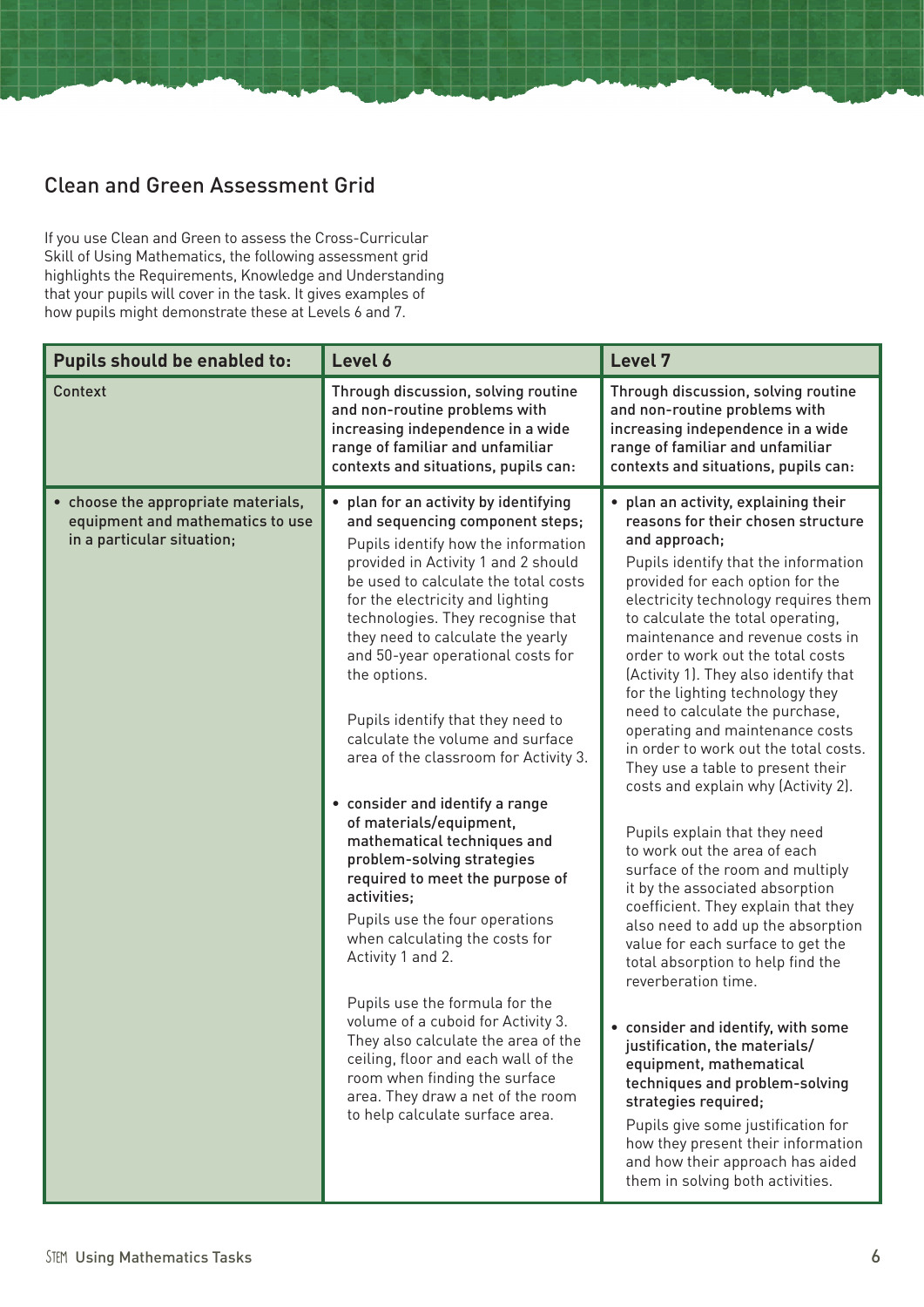| • use mathematical knowledge and<br>concepts accurately;<br>• work systematically and check their                                             | • use a range of appropriate<br>mathematical techniques and<br>notation;                                                                                                                                                                                                          | • use a range of appropriate<br>mathematical techniques and<br>notation;                                                                                                                                                                                             |
|-----------------------------------------------------------------------------------------------------------------------------------------------|-----------------------------------------------------------------------------------------------------------------------------------------------------------------------------------------------------------------------------------------------------------------------------------|----------------------------------------------------------------------------------------------------------------------------------------------------------------------------------------------------------------------------------------------------------------------|
| work;                                                                                                                                         | Pupils show their working out<br>throughout all three activities,<br>systematically working out the<br>options. They include money and<br>measure notation.                                                                                                                       | Pupils present their information<br>for Activity 1 and 2 efficiently, so it<br>can be compared, in order to make<br>decisions.                                                                                                                                       |
|                                                                                                                                               | • work systematically and efficiently<br>to a given degree of accuracy;<br>Pupils work through the options<br>for Activity 1 and 2, clearly showing                                                                                                                               | Pupils clearly show how they<br>calculate the reverberation times<br>for Activity 3 and use rounding when<br>presenting their answers.                                                                                                                               |
|                                                                                                                                               | their working out, and clearly<br>present their answers. They<br>calculate in pence and convert the<br>answers to pounds. They compare<br>their answers when deciding on the<br>most cost-effective option.                                                                       | • critically review to what extent they<br>succeeded in carrying out activities,<br>checking if the level of accuracy<br>and their findings are appropriate<br>and making an assessment of any<br>limitations:                                                       |
|                                                                                                                                               | Pupils calculate the volume of the<br>room and show evidence of working<br>out the surface area, too.                                                                                                                                                                             | Pupils relate all their calculated<br>costs with reference to the<br>expectations for Activity 1 and 2. They<br>explain effectively how they have<br>provided a solution for the client.                                                                             |
|                                                                                                                                               | • review their work, using<br>appropriate checking procedures<br>and evaluating their effectiveness<br>at each stage;                                                                                                                                                             | Pupils decide and explain if the<br>reverberation times are acceptable<br>for the rooms in Activity 3.                                                                                                                                                               |
|                                                                                                                                               | Pupils show evidence of reviewing<br>their calculated costs in line with<br>the associated costs of the options<br>and the operating budget for each<br>year and for the 50-year period and<br>identifying if they feel they have been<br>successful or not for Activity 1 and 2. |                                                                                                                                                                                                                                                                      |
|                                                                                                                                               | Pupils identify the dimensions for<br>each wall before calculating the<br>surface area of the room in Activity 3.                                                                                                                                                                 |                                                                                                                                                                                                                                                                      |
| • use mathematical understanding<br>and language to ask and answer<br>questions, talk about and discuss<br>ideas and explain ways of working; | • use appropriate mathematical<br>language/notation to communicate<br>and explain their work for a wider<br>audience:                                                                                                                                                             | • use appropriate mathematical<br>language/notation to explain and<br>justify their findings or solutions;                                                                                                                                                           |
|                                                                                                                                               | Pupils describe their steps and<br>use all of their calculated totals to<br>explain which option they would<br>choose for both the electricity and<br>lighting technologies.                                                                                                      | Pupils present their work clearly<br>and explain their chosen approach<br>at each step. They communicate<br>their findings and their conclusions<br>effectively, relating them directly to<br>the problems at hand, and explain<br>whether they have been successful |
|                                                                                                                                               | Pupils explain why they need to<br>calculate the surface area of the room.                                                                                                                                                                                                        | or not.                                                                                                                                                                                                                                                              |